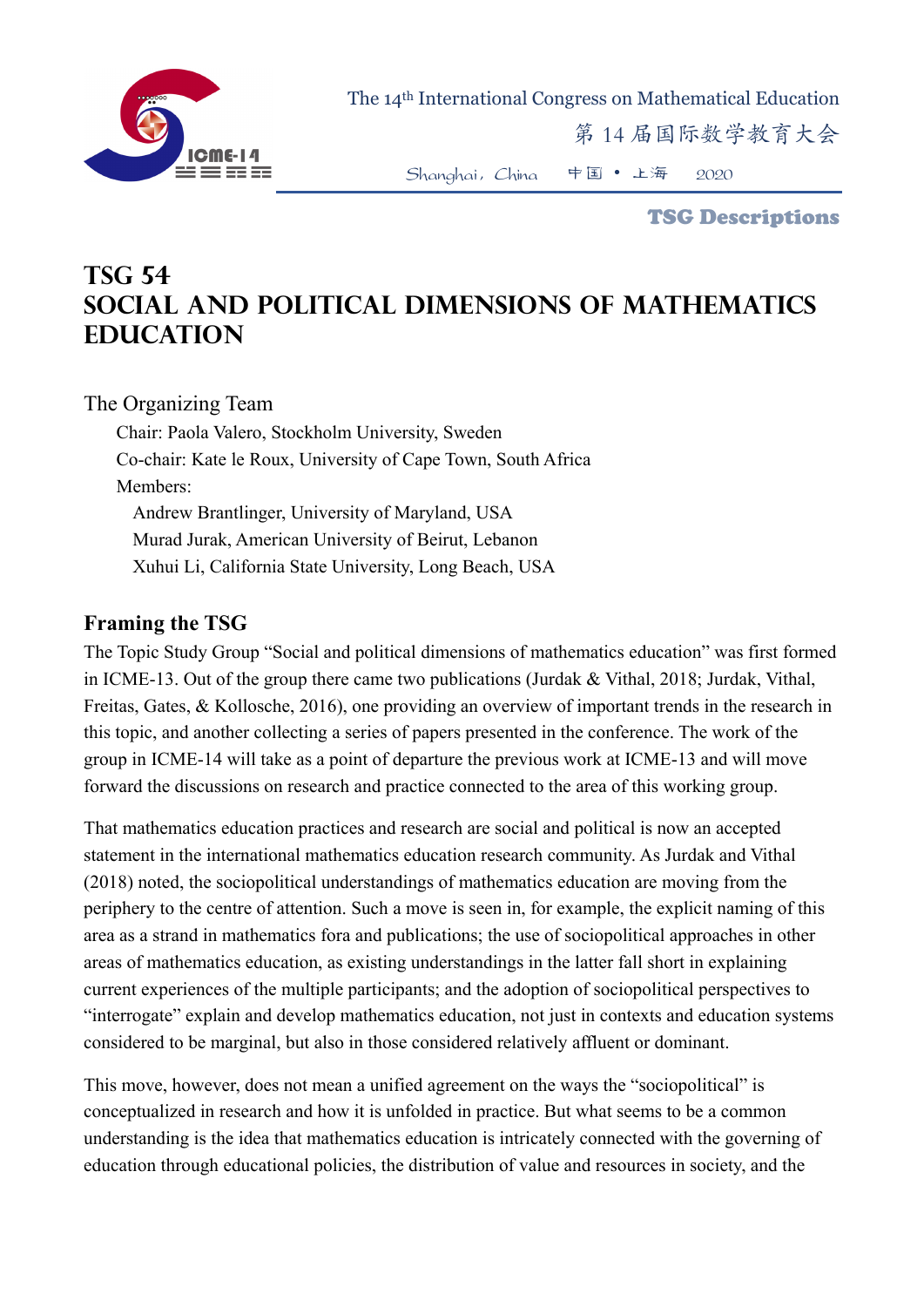inclusion and exclusion of different types of students according to their performance in mathematics. It is also agreed that to understand mathematics education as political requires us to bring into operation theoretical frameworks that allow researchers and teachers to think about power and politics in/through the practices of mathematics education and mathematics education research. In other words, a sociopolitical understanding of mathematics education invites us to look at the relationships between practices of teaching and learning in mathematics and the conditions which position mathematics education as important in society.

Since the last ICME-13, there have taken place unexpected events in the world that evidence a series of deep changes, which constitute a new re-configured context for education in general and for mathematics education in particular. The French philosopher Bruno Latour (2017; 2018) proposes to understand those apparently disconnected events and changes as inter-connected trends. The advance of right-wing, nationalist parties in elections around the world, the increase in economic, racial, ethnic, gender inequalities that threaten justice and democracy, the increase in migrations and people mobility due to war as much as to economic reasons, and the systematic denial of global warming by economic and political actors are all part of the current "climate change". Climate change, Latour argues, is not simply the alteration in climatic patterns. "Climate" refers, in a broad sense, to a new configuration of the "relations between human beings and the material conditions of their lives" (Latour, 2018, p. 1). In other words, climate change is a whole new geo-economic-political configuration that brings together human beings and non-human beings in ways that transform and put at stake their very same conditions and forms of existence.

Latour (2018, p. 2) argues that in this "new landscape", we need a "map" of the positions imposed by it. His thoughts offer a provocation to think about and study mathematics education as sociopolitical in this landscape and at this moment in history. In different countries in the world the events mentioned above have already had direct or indirect manifestations in mathematics education. The overall question that can be asked is: *How does the recent development of mathematics education relate to such "climate change"?* 

### **Aims and guiding questions**

The main aim of the work of TSG 54 for ICME-14 is to revisit the advances reported in ICME-13 in the light of the current landscape of climate change. The following guiding questions indicate relations that need further mapping and interrogation:

- How do national and global economic and political interests relate to the changes in material conditions in which mathematical and mathematics education practices take place?
- What are the relations between policy and the directions they steer and mathematics education practice and research?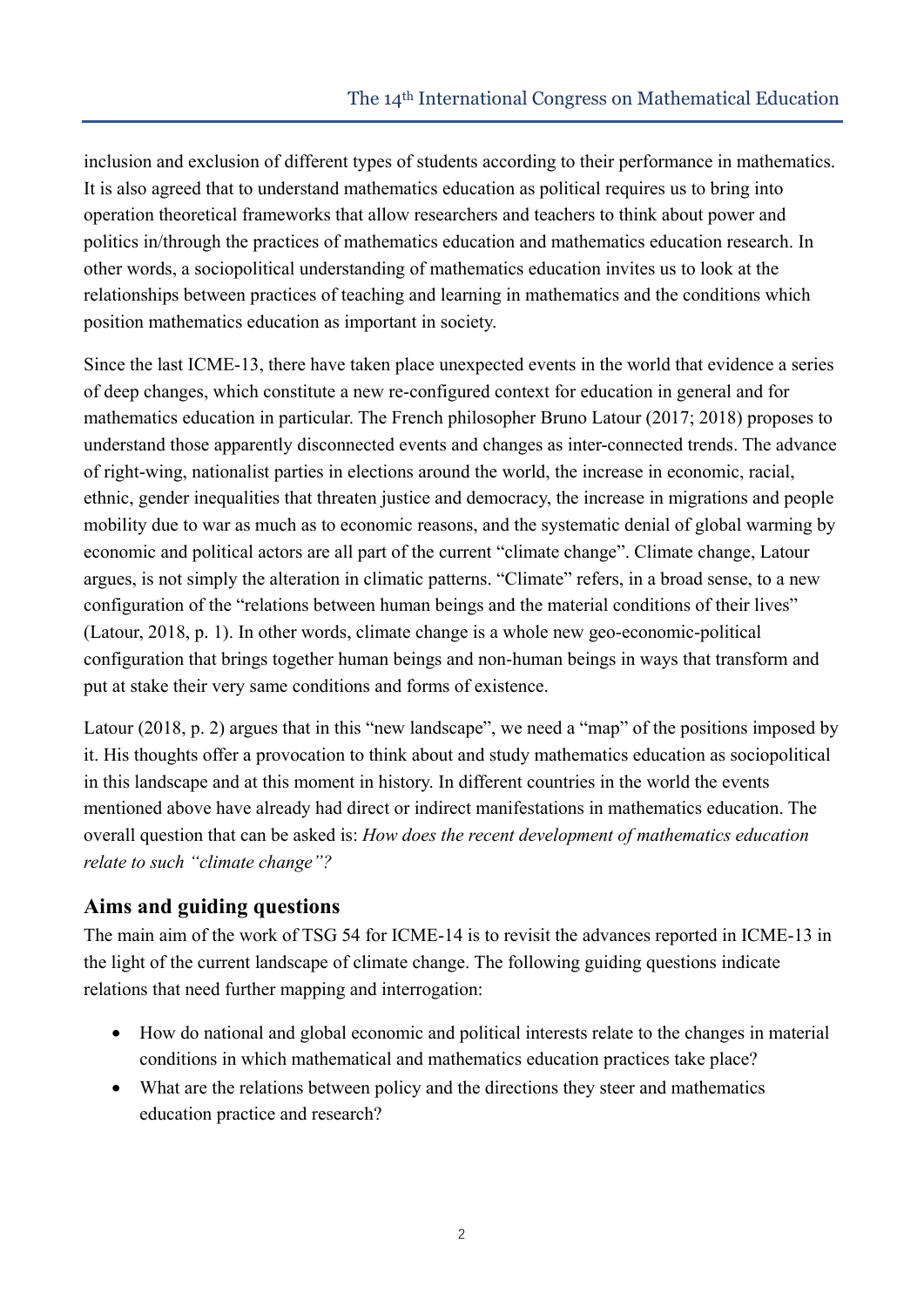- How does the meaning of key concepts used in sociopolitical research such as access, equity, quality, inclusion, etc. - emerge in particular space and time configurations? How might these be different at this time, and why?
- What do theories and methodologies of sociopolitical research offer to understand the articulation of mathematics education and the current "climate change"?
- How do activism and action connect to the questioning and/or promotion of mathematics education in the current "climate change"? Which forms of action or activism can emerge?

## **Call for contributions**

More concretely, the TSG calls for contributions that explore the guiding questions through related topics such as the following:

- The impact of the current geo-economic-political configuration on the material conditions in which mathematical and mathematics education practices take place.
- The role of national policies in mathematics education practice and research.
- Responses of mathematics educators and education to poverty, migration, racism, segregation, etc.; responses of people in situations of poverty, migration, racism, segregation, etc. to mathematics education.
- Mathematics education and processes of inclusion and exclusion of different types of students.
- Theoretical frameworks and methodologies that allow researchers and teachers to think about power and politics in mathematics education.
- Meaning of the 'sociopolitical' in particular temporal-spatial-cultural contexts.
- Activism and action to question and promote mathematics education in the current geoeconomic-political configuration.

Proposals can address either the broader guiding questions or the related topics. We invite authors to think about how their mathematics education research and practice relates to the configuration of "climate change" in their localities and out of them. An explicit signaling of how the proposal advances existing research or practices in the new landscape of "climate change" is appreciated. Proposals that identify other questions and topics of relevance for the aim of the TSG are also welcomed as far as they are justified - the questions and topics listed here are not exhaustive, but indicative of the framing of the TSG. Finally, all proposals should follow the ICME guidelines for submission.

#### **References**

Jurdak, M. E., & Vithal, R. (Eds.). (2018). *Sociopolitical dimensions of mathematics education: From the margin to mainstream*. Cham, Switzerland: Springer.